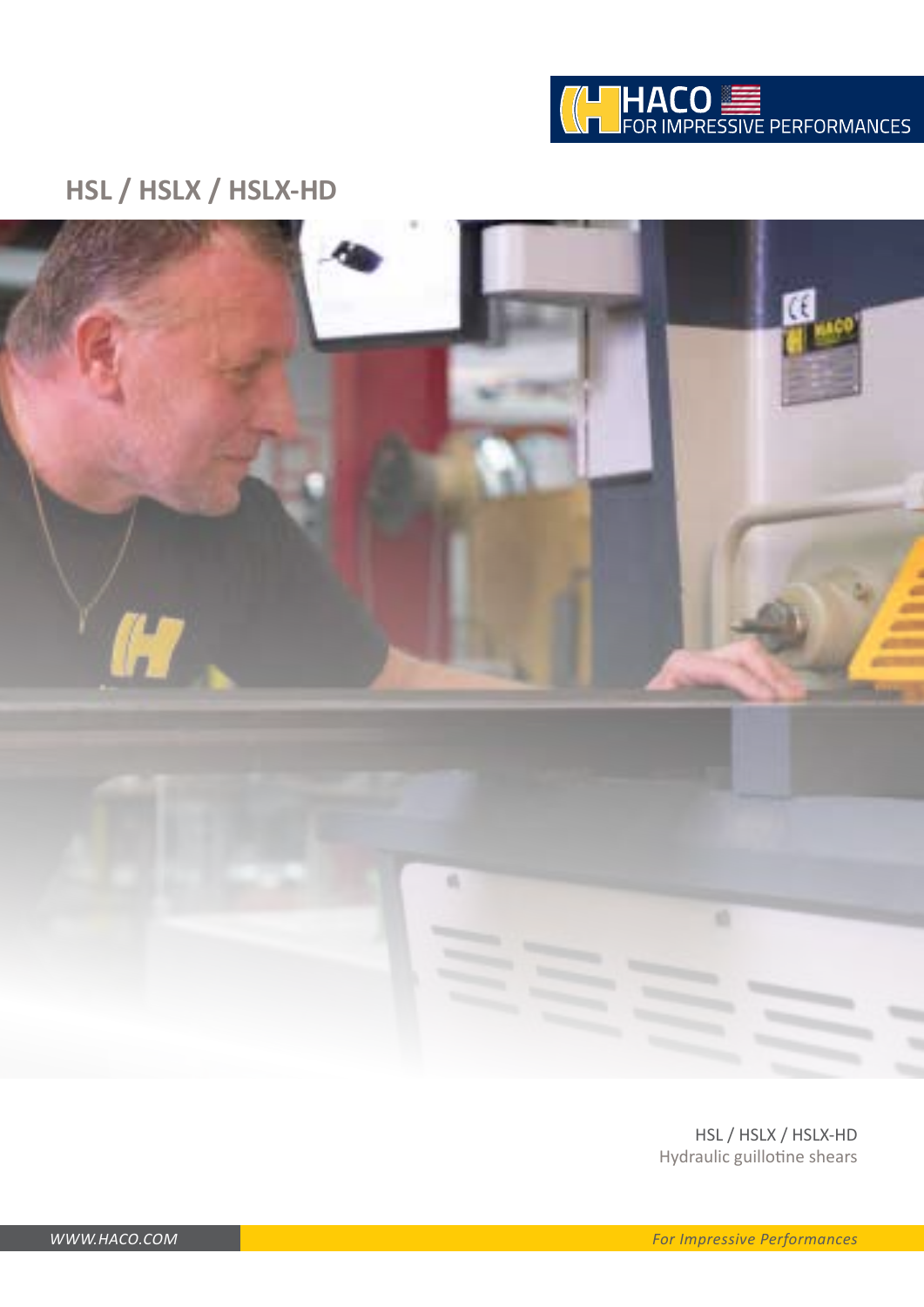# **Hydraulics**

The hydraulic guillotine shears of the HSL range are driven by top mounted cylinders. Our long experience in the production of hydraulic guillotine shears guarantees a product of exceptional design and great efficiency.

The fully open rear side provides the operator the possibility of easy removal or adapting different conveying and stacking systems to the machine.

The all-welded interlocked construction makes the machine virtually indestructible. The HSL shears are well equipped and have as standard the SP9 preselection control. In option, they can be equipped with the SC100 T controller.

### HYDRAULICS

The hydraulic system consists of a motor pump group and a multifunction manifold block for the control of the machine, easy accessible located at the front of the machine under the table. The connections to the cylinders, the hold downs and pumps are by means of flexible hoses. Two high pressure relief valves protect the hold downs and the cutting cycle from overload. Oversized oil tank for trouble free high production shearing.

The parallelism control of the ram is based on the so-called differential principle. Guiding of the beam by roller bearings on hardened ways.





### HYDRAULIC HOLD DOWNS

The hydraulic hold downs work independently, which makes it possible to clamp plates of different lengths and thicknesses correctly. The hold downs operate independently from the shearing pressure. On the left and the right hand side of the machine the hold downs are arranged more closely to allow cutting small plates without any problems.

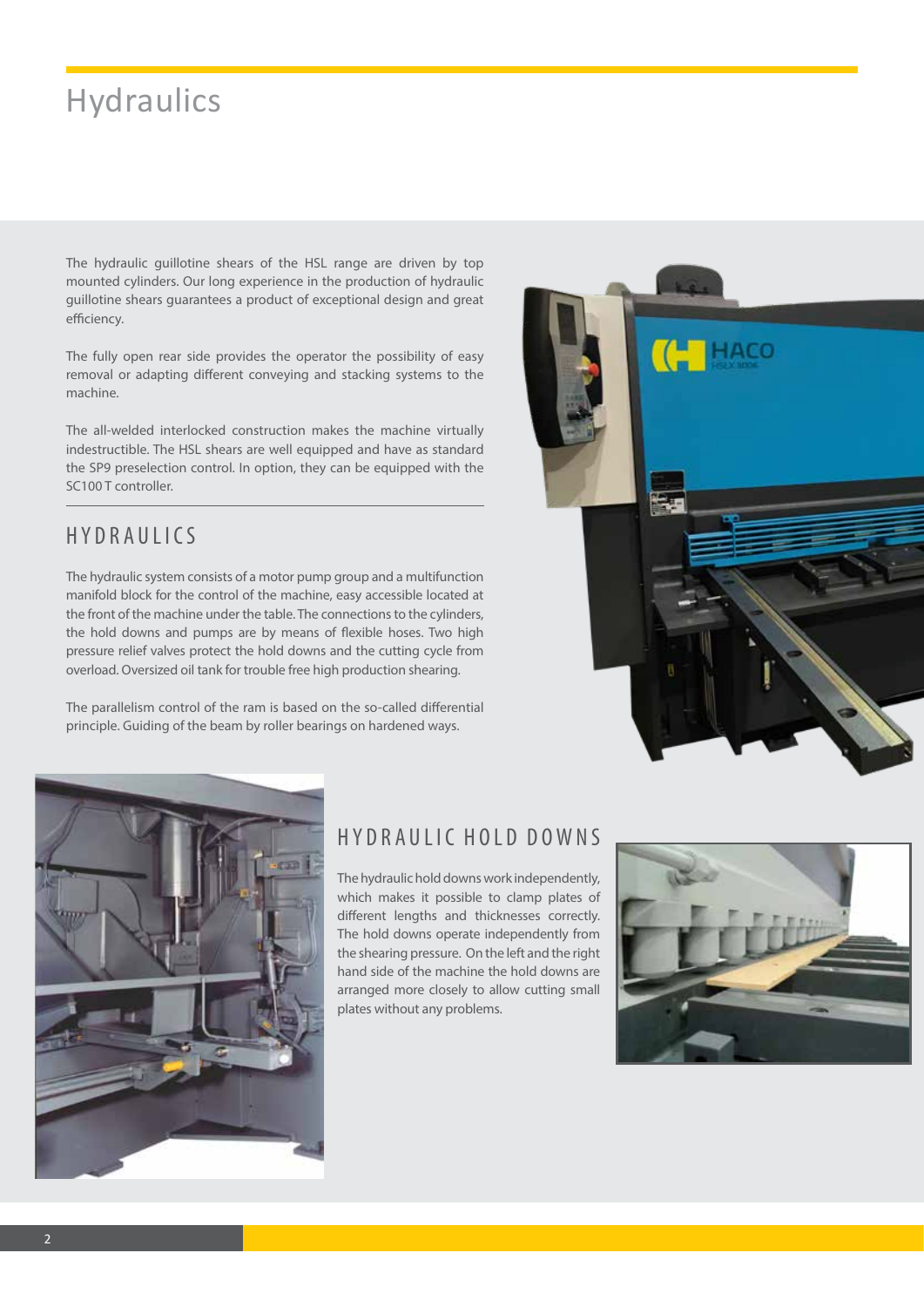# Cutting angle/blade gap adjustment





### CUTTING ANGLE ADJUSTMENT

Electro-hydraulic adjustment of the rake angle by pushbutton at the control panel, and digital read-out (HSL-type). Automatic setting as a function of the plate thickness on the HSLXtype with SC100 T control. This allows to cut thin material at a lesser angle, minimizing deformation of the sheared plate.

Model HSLX 10 x 1/4



*Too small*



*Correct*



*Too big*

### BLADE GAP ADJUSTMENT

#### Type HSL:

Models 10 x 1/4, 12 x 1/4 and 10 x 5/16: quick manual blade gap adjustment conveniently accessible from the front of the machine. Other models: simple manual blade gap adjustment by means of levers at the rear of the machine.

#### Type HSLX:

The blade clearance is set automatically by means of two hydraulic cylinders, as a function of the entered sheet thickness and material type.

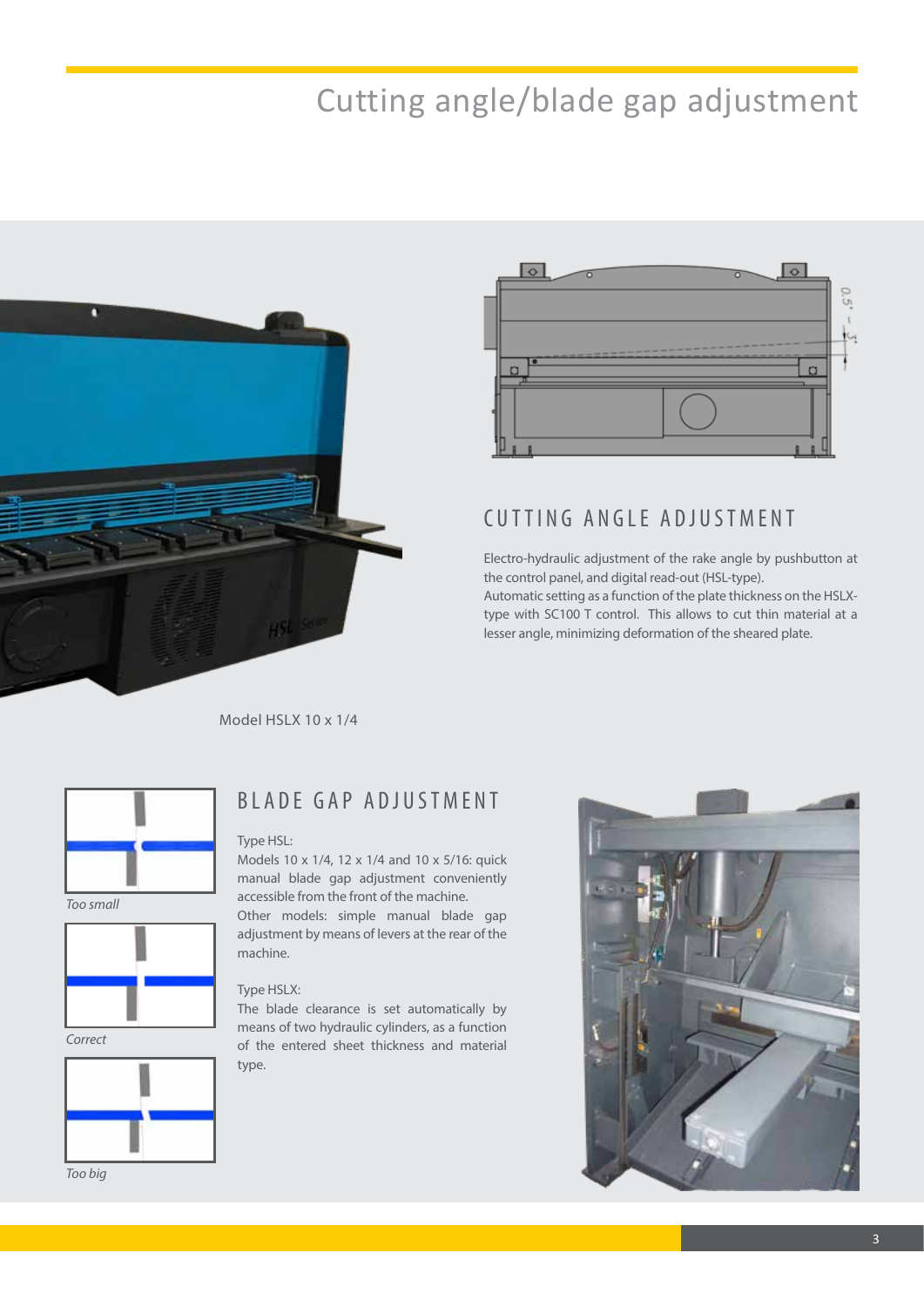# Standard features

### STANDARD FEATURES OF HSL-RANGE

- Hydraulic motor-pump group arranged in front under the table of the machine, leaving the rear-side completely free for easy removal or mounting conveying/stacking systems to the machine.
- 2 Upper-driven push-down cylinders.
- All operator controls are conveniently located at the left-hand side of the machine in the immediate reach of the operator.
- The standard SP9 control offers the following functions : automatic positioning
	- of the back gauge to the preselected position with digital read-out, stroke control and selection for back gauge retraction.
- 
- Electro-hydraulic rake angle adjustment by means of pushbutton at the control panel.
- Quick manual blade gap adjustment.
- Tilting plate hold downs, pressure of which is independent from the shearing pressure, in order to clamp properly each sheet thickness. These hold downs are arranged more closely on the left and the right hand side to conveniently cut small plates.
- Hydraulic and electric overload protection.
- High shock resistant premium quality blades appropriate for cutting stainless steel, with 4 cutting edges.
- Motorised back gauge, positioned by the SP9 preselection control. Digital read-out of the position.
- Shearing table with a number of square iron blocks, easying the sheet feed-in and increasing drastically operator's safety.
- Squaring arm of 40" with scale, T-slot and disappearing stop, attached to the left hand side of the machine.
- Movable foot pedal control.
- Instructions and maintenance manual.
- Non-filled oil tank (because of environmental regulations).
- Service tools.

### SC100 T CONTROL (OPTIONAL,  $=$  X MODEL)

*HSL EXECUTED WITH THE OPTIONAL SC100 T CONTROL IS CALLED HSLX.*

#### Basic features of the SC100 T control :

- LCD display (5.7") and Touch Screen.
- Memory capacity : - max 500 programs with each max. 255 steps. - material list of max. 32 materials.
- Electro-hydraulic blade gap setting by means of 2 cylinders.
- Stroke control adjustment (cutting length).
- Automatic programmable retraction of the back gauge.
- Possibility of jog mode on back gauge.
- Backlash compensation, delayed sheet release.
- Mode selection Inch-Metric.
- Preset counter with 0-stop.
- USB interface.

#### *PROGRAMMING MODES :*

#### • **Automatic :**

By entering the sheet thickness, the control automatically sets the blade gap and the cutting angle as a function of the sheet thickness. All parameters can be manually modified according to the actual data.

• **Manual :**

All cutting parameters such as material type, sheet thickness, cutting angle and blade gap can be programmed manually.



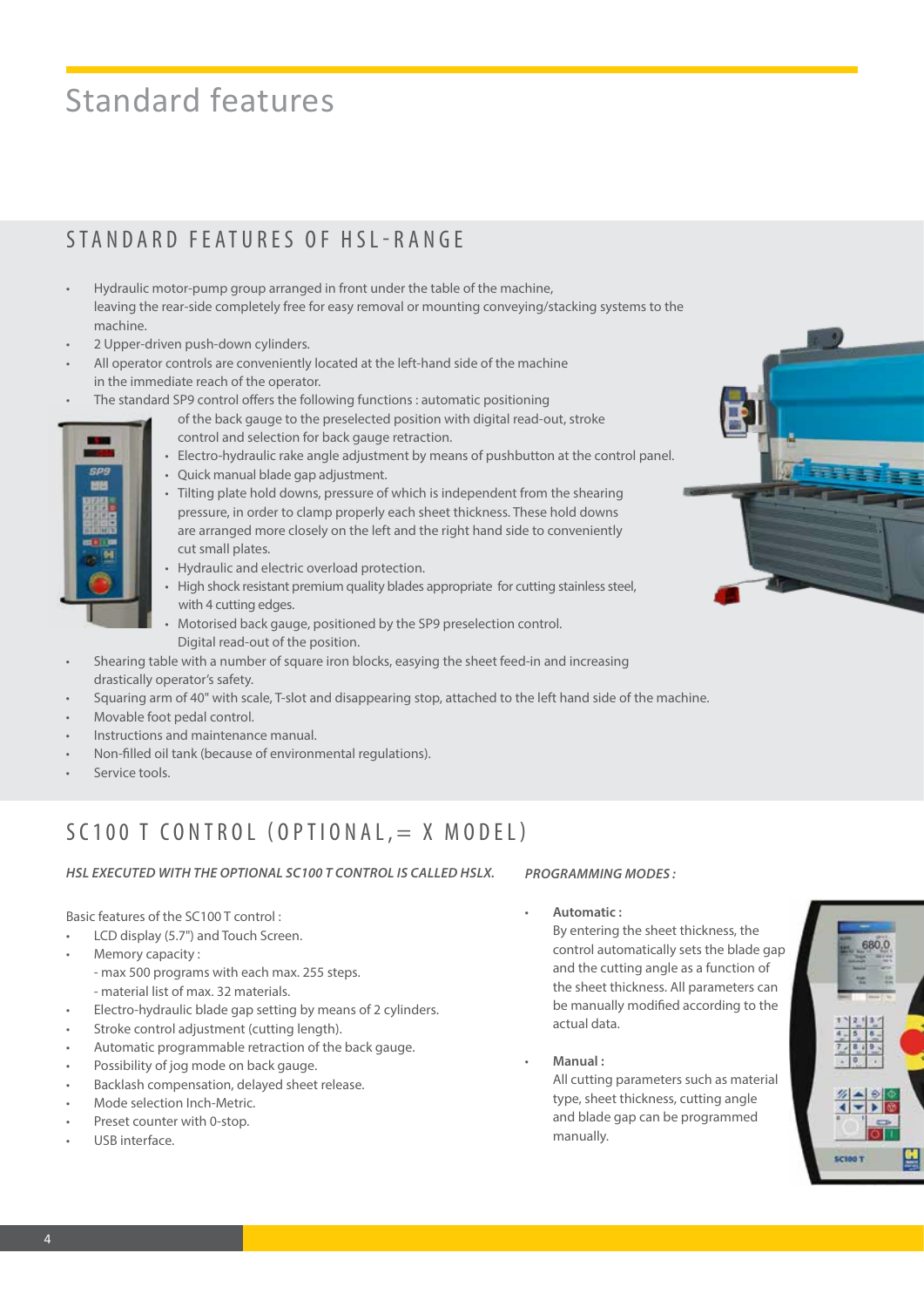# Back gauges



*QUICK AND EASY:*

The **SC100 T** fits all requirements for sheet cutting operations that require the highest accuracy and minimum time-loss. Creating a program requires only a few actions. The program parameters include: back gauge position, cutting time, sheet thickness, blade angle & blade gap setting. The blade gap adjustment is done electro-hydraulically.

**No specific training is required to work with this control!**

### BACK GAUGES

The back gauge consists of 2 rigid arms (containing guidings and ball screws) and the parallel adjustable back gauge bar. This assembly assures a precise positioning of the sheet. Motorised positioning with the SP9 preselection control or programmable positioning with the



SC100 T control. Digital read-out of the actual and preselected or programmed position. In combination with SC100 T: swing- away back gauge enables cutting of sheets longer than the standard stroke length, driven on ball screws.

#### Motorised back gauge  $(= MOT)$

Lateral movement front to back. Standard on all models. Powered back gauge, stroke 29,5" - 40" available as option for the 1/4 and 5/16" models. Stroke 40" for the 3/8, 1/2 and 5/8" models.

### Swing-Away back gauge  $(= SAB)$

Powered back gauge, stroke 40". Available as option on all HSL and HSLX models. When removing the shafts in both carriers and running the backstop backwards, the complete carrier will swing away to the back, enabling to cut longer sheets.





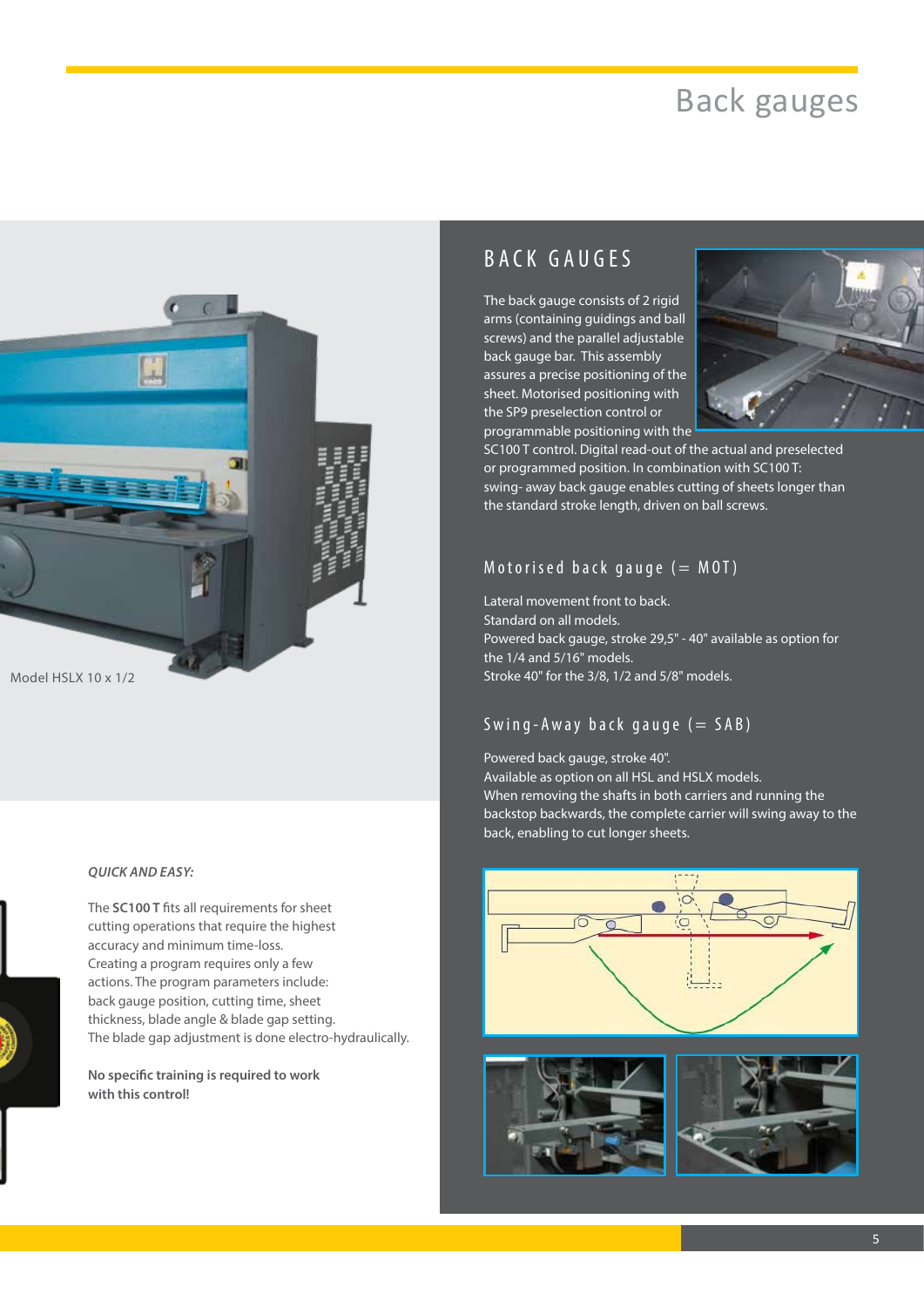# Optional Equipment

- SC100 T control unit. (X model)
- Squaring arms and front support arms.
- Ball transfers in the iron table blocks.
- Protractor for angle shearing.
- Hand Safety Guard with hand gaps and safety light curtain guards.
- Different back gauge types.
- Hydraulic sheet support system for cutting of thin materials.
- Different conveying and stacking systems with integrated sheet support arms and scrap container.
- Safety fences and light beams at the rear side of the machine. (standard for countries requiring the CE safety specifications)





PROTRACTOR for angle shearing. *SQUARING ARMS AND FRONT SUPPORT ARMS with* SAFETY LIGHT CURTAIN GUARDS in front of the hold*or without scale, T-slots and flip over stop. Lengths respectively from 40" up to 120" and from 20" to 120".*



*downs. BALL TRANSFERS mounted in the iron table blocks, for easy feed-in of the sheets.*

*A specific feature of the HSL/HSLX range is the complete free rear space between the frames, so the machine can be executed with different sheet support, conveying and stacking systems to improve production output.*

**HYDRAULIC SHEET SUPPORT SYSTEM** *which follows the movement of the beam. Principally for thinner sheets, it assures the perfect gauging while entering the sheet into the machine. During the cutting action the sheet remains supported in order to avoid damage and deformation. When the cutting action is finished the plate slides down smoothly. The system can be switched off, e.g. for cutting thicker plates.*

• **Expandable with SBS**  *(Sheet Back to Sender feature)*

**PNEUMATIC SHEET SUPPORT SYSTEM***, scrap chute and scrap container, counter rolls, alignment cylinders and stacker with automatic adjustable arms.*

*The pneumatic sheet support arms hold the thin sheets for perfect gauging. A strip of scrap can be cut and removed when starting a series of cuts with a new sheet. The conveyor transports the plate to the stacker. A counter roll prevents scratching of the previously stacked sheets. The stacker arms lower automatically during stacking action.*









*HEAVY DUTY CONVEYOR and sheet support system.*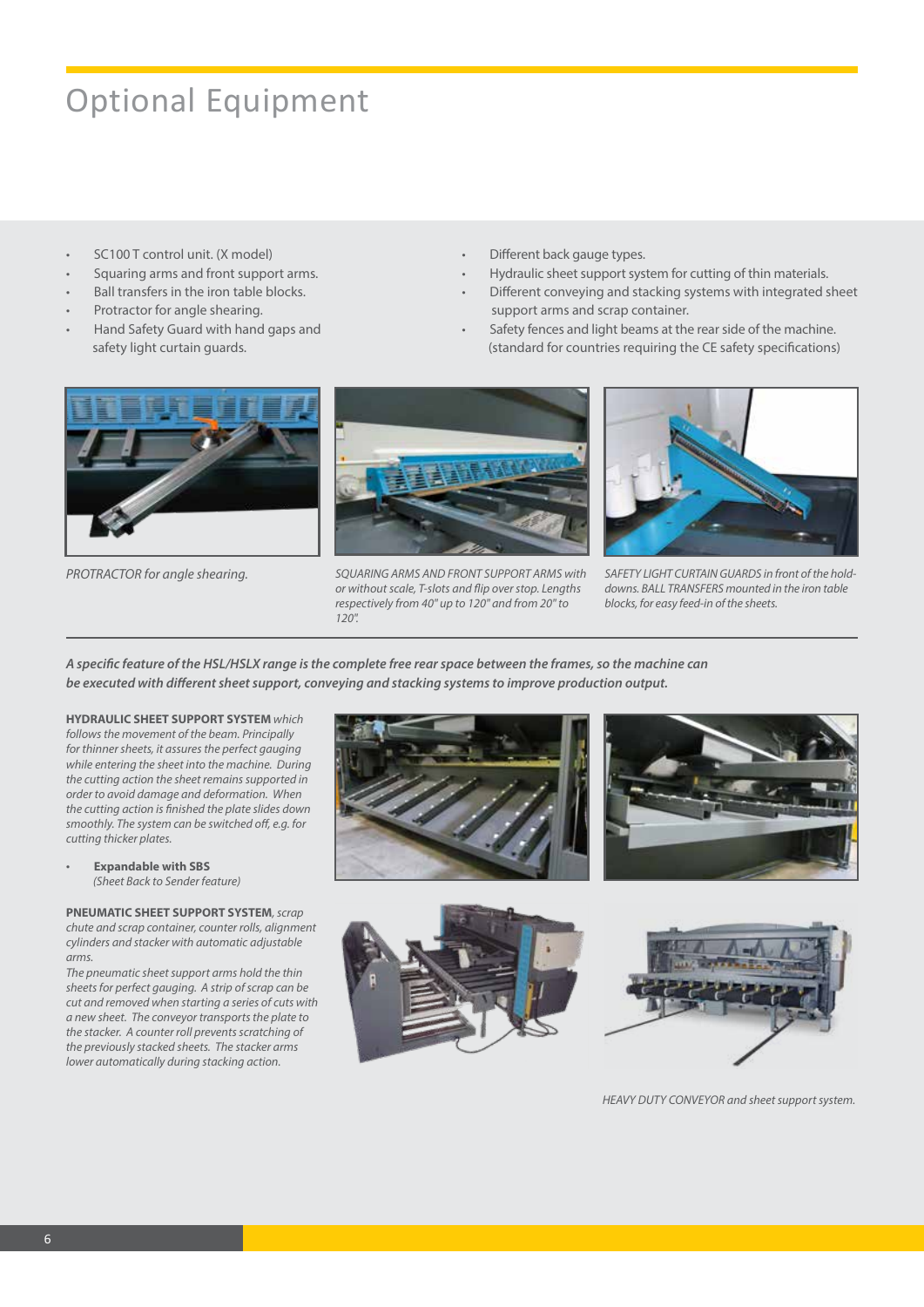# Technical specifications HSL / HSLX range

(up to 14 x 5/8" cutting length and from 1/4 to 5/8" capacity)

|                  | inch                           | E inch         | degrees                                                                    |                            |                                                               | inch                             | inch                                        | D inch         | 을           | A inch         | B inch                           | inch                               | C inch | Lb <sub>5</sub>    |
|------------------|--------------------------------|----------------|----------------------------------------------------------------------------|----------------------------|---------------------------------------------------------------|----------------------------------|---------------------------------------------|----------------|-------------|----------------|----------------------------------|------------------------------------|--------|--------------------|
|                  | Capacity mild steel (400N/mm2) | Cutting length | Cutting angle adjustment                                                   | Number of plate hold downs | Number of strokes / min<br>at max. – min angle<br>- min angle | gauge MOT version<br>Stroke back | Stroke back gauge SAB version<br>(optional) | Working height | Motor power | Length         | Width (without CE safety fences) | Width (including CE Safety fences) | Height | Approximate weight |
| $6 \times 1/4$   | 1/4                            | 80             | $0.5 - 3$                                                                  | 13                         | $13 - 24$                                                     | 29.5/40                          | 40                                          | 30             | 15          | 111            | 77                               | 106                                | 76     | 11000              |
| $6 \times 5/16$  | $5/16$                         | 80             | $0.5 - 3$                                                                  | 13                         | $12 - 25$                                                     | 29.5/40                          | 40                                          | 30             | 20          | 111            | 76                               | 106                                | 72     | 12100              |
| $6 \times 3/8$   | 3/8                            | 80             | $0.5 - 3$                                                                  | 13                         | $12 - 20$                                                     | 40                               | 40                                          | 37             | 25          | 124            | 79                               | 107                                | 90     | 14960              |
| $6 \times 1/2$   | 1/2                            | 80             | $0.5 - 3$                                                                  | 13                         | $11 - 19$                                                     | $40$                             | 40                                          | 37             | 30          | 124            | 79                               | 107                                | 90     | 17600              |
| $6 \times 5/8$   | 5/8                            | 80             | $0.5 - 3$                                                                  | 13                         | $7 - 12$                                                      | $40$                             | 40                                          | 39             | 40          | 126            | 87                               | 121                                | 101    | 26400              |
| $10 \times 1/4$  | 1/4                            | 122            | $0.5 - 3$                                                                  | 18                         | $11 - 22$                                                     | 29.5/40                          | 40                                          | 30             | 15          | 152            | 77                               | 106                                | 76     | 14300              |
| $10 \times 5/16$ | $5/16$                         | 122            | $0.5 - 3$                                                                  | 18                         | $10 - 23$                                                     | 29.5/40                          | 40                                          | 30             | 20          | 152            | 76                               | 106                                | 72     | 15400              |
| $10 \times 3/8$  | 3/8                            | 122            | $0.5 - 3$                                                                  | 18                         | $10 - 18$                                                     | 40                               | 40                                          | 37             | 25          | 165            | 79                               | 107                                | 90     | 18260              |
| $10 \times 1/2$  | 1/2                            | 122            | $0.5 - 3$                                                                  | 18                         | $9 - 17$                                                      | $40$                             | 40                                          | 37             | 30          | 165            | 79                               | 107                                | 90     | 20900              |
| $10 \times 5/8$  | 5/8                            | 122            | $0.5 - 3$                                                                  | 18                         | $5 - 10$                                                      | 40                               | 40                                          | 39             | 40          | 168            | 87                               | 121                                | 101    | 30800              |
| $12 \times 1/4$  | 1/4                            | 147            | $0.5 - 3$                                                                  | 21                         | $6 - 11$                                                      | 29.5/40                          | 40                                          | 32             | 15          | 178            | 77                               | 103                                | 81     | 17600              |
| $12 \times 5/16$ | $5/16$                         | 147            | $0.5 - 3$                                                                  | 21                         | $6 - 11$                                                      | 29.5/40                          | 40                                          | 33             | 20          | 183            | 76                               | 104                                | 81     | 19800              |
| $12 \times 3/8$  | 3/8                            | 147            | $0.5 - 3$                                                                  | 21                         | $7 - 11$                                                      | 40                               | 40                                          | 40             | 25          | 187            | 80                               | 114                                | 94     | 25300              |
| $12 \times 1/2$  | 1/2                            | 147            | $0.5 - 3$                                                                  | 21                         | $7 - 11$                                                      | 40                               | 40                                          | 40             | 30          | 187            | 82                               | 114                                | 94     | 26400              |
| $12 \times 5/8$  | 5/8                            | 147            | $0.5 - 3$                                                                  | 21                         | $4 - 9$                                                       | 40                               | 40                                          | 39             | 40          | 194            | 85                               | 129                                | 108    | 35200              |
| $13 \times 1/4$  | 1/4                            | 157            | $0.5 - 3$                                                                  | 23                         | $6 - 11$                                                      | 29.5/40                          | 40                                          | 32             | 15          | 199            | 80                               | 106                                | 79     | 20900              |
| $13 \times 5/16$ | $5/16$                         | 157            | $0.5 - 3$                                                                  | 23                         | $6 - 11$                                                      | 29.5/40                          | 40                                          | 33             | 20          | 199            | 80                               | 106                                | 83     | 22000              |
| $13 \times 3/8$  | 3/8                            | 157            | $0.5 - 3$                                                                  | 23                         | $7 - 11$                                                      | $40$                             | 40                                          | 40             | 25          | 203            | 81                               | 114                                | 94     | 28600              |
| $13 \times 1/2$  | 1/2                            | 157            | $0.5 - 3$                                                                  | 23                         | $7 - 11$                                                      | 40                               | 40                                          | 40             | 30          | 203            | 81                               | 114                                | 94     | 29700              |
| $13 \times 5/8$  | 5/8                            | 157            | $0.5 - 3$                                                                  | 23                         | $4 - 9$                                                       | 40                               | 40                                          | 39             | 40          | 208            | 87                               | 129                                | 18     | 44000              |
| $14 \times 1/4$  | 1/4                            | 172            | $0.5 - 3$                                                                  | 25                         | $6 - 10$                                                      | 29.5/40                          | 40                                          | 32             | 15          | 211            | 80                               | 107                                | 84     | 25300              |
| $14 \times 5/16$ | 5/16                           | 172            | $0.5 - 3$                                                                  | 25                         | $6 - 10$                                                      | 29.5/40                          | 40                                          | 32             | 20          | 211            | 80                               | 107                                | 88     | 26400              |
| $14 \times 3/8$  | 3/8                            | 172            | $0.5 - 3$                                                                  | 25                         | $6 - 10$                                                      | 40                               | 40                                          | 41             | 25          | 217            | 83                               | 118                                | 99     | 31900              |
| $14 \times 1/2$  | 1/2                            | 172            | $0.5 - 3$                                                                  | 25                         | $6 - 9$                                                       | 40                               | 40                                          | 41             | 30          | 217            | 83                               | 118                                | 99     | 34100              |
| $14 \times 5/8$  | 5/8                            | 172            | $0.5 - 3$                                                                  | 25                         | $4 - 8$                                                       | 40                               | 40                                          | 39             | 40          | 222            | 89                               | 133                                | 114    | 48400              |
|                  |                                |                | HACO reserves the right to change any specifications without prior notice. |                            |                                                               | $\circ$                          |                                             |                | $\circ$     | $\overline{Y}$ | ∐ll s                            |                                    |        |                    |

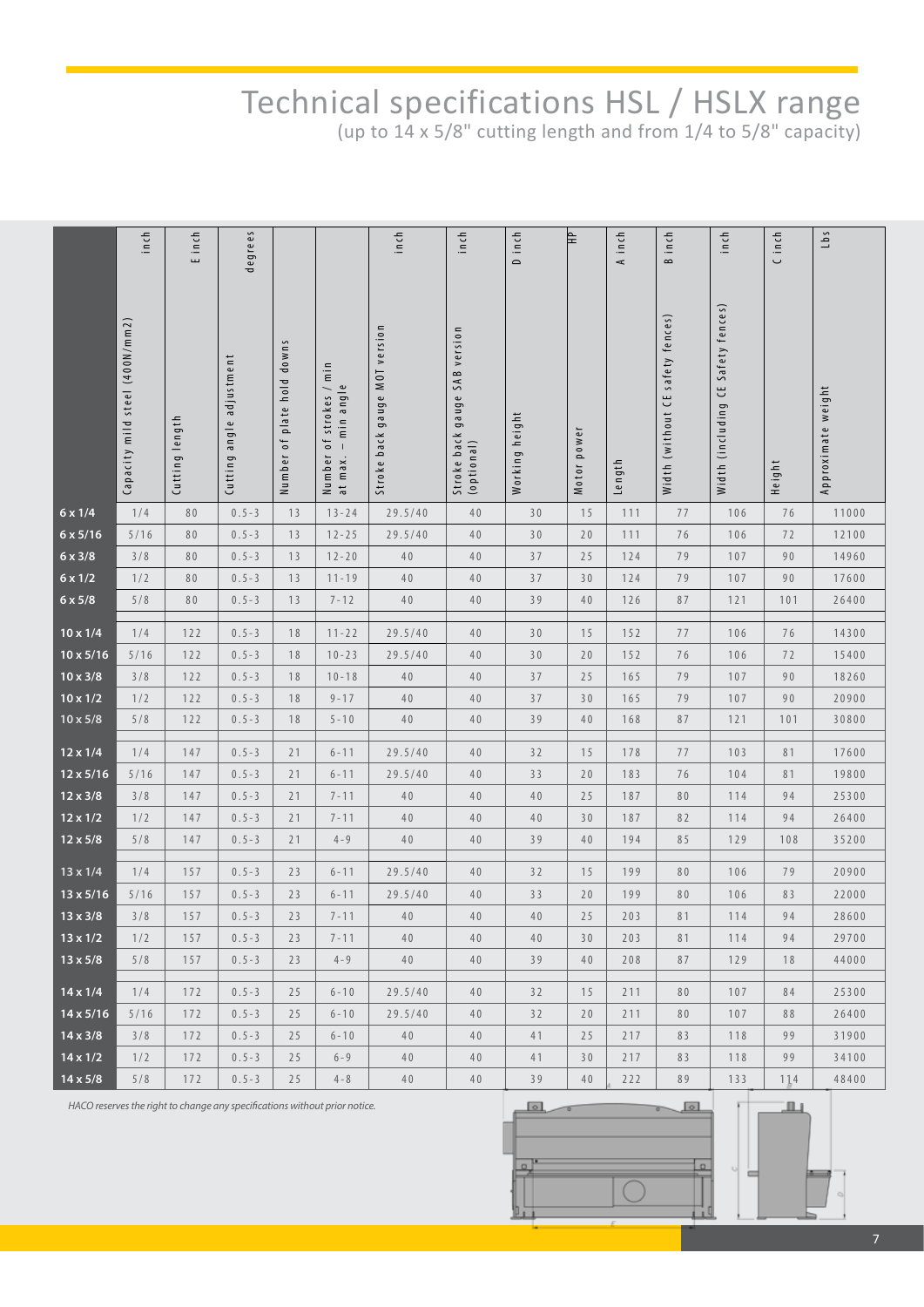### HSLX-HD range 1 Cutting length 16' and 20' and capacity 1/4" up to 5/8".



Model HSLX-HD 20 x 1/2 with optional support arms

#### **Standard features of HSLX-HD range 1**

Features such as the HSL models with SC100 T control = HSLX range (see page 4). Except specific features for the HSLX-HD range 1:

- Sturdy heavy-duty frame with all steel welded interlocked construction.
- Overlying oil tank stably bolted between the side frame housings.
- Fast beam return assisted by nitrogen cylinder.
- Motorised (= MOT) back gauge  $40^{\degree}$  stroke on ball circulating screws.
- Shearing table consisting of square iron blocks.

*Optional equipment such as the HSLX models (see page 6) or in specific HSLX-HD execution.*



SC100 T control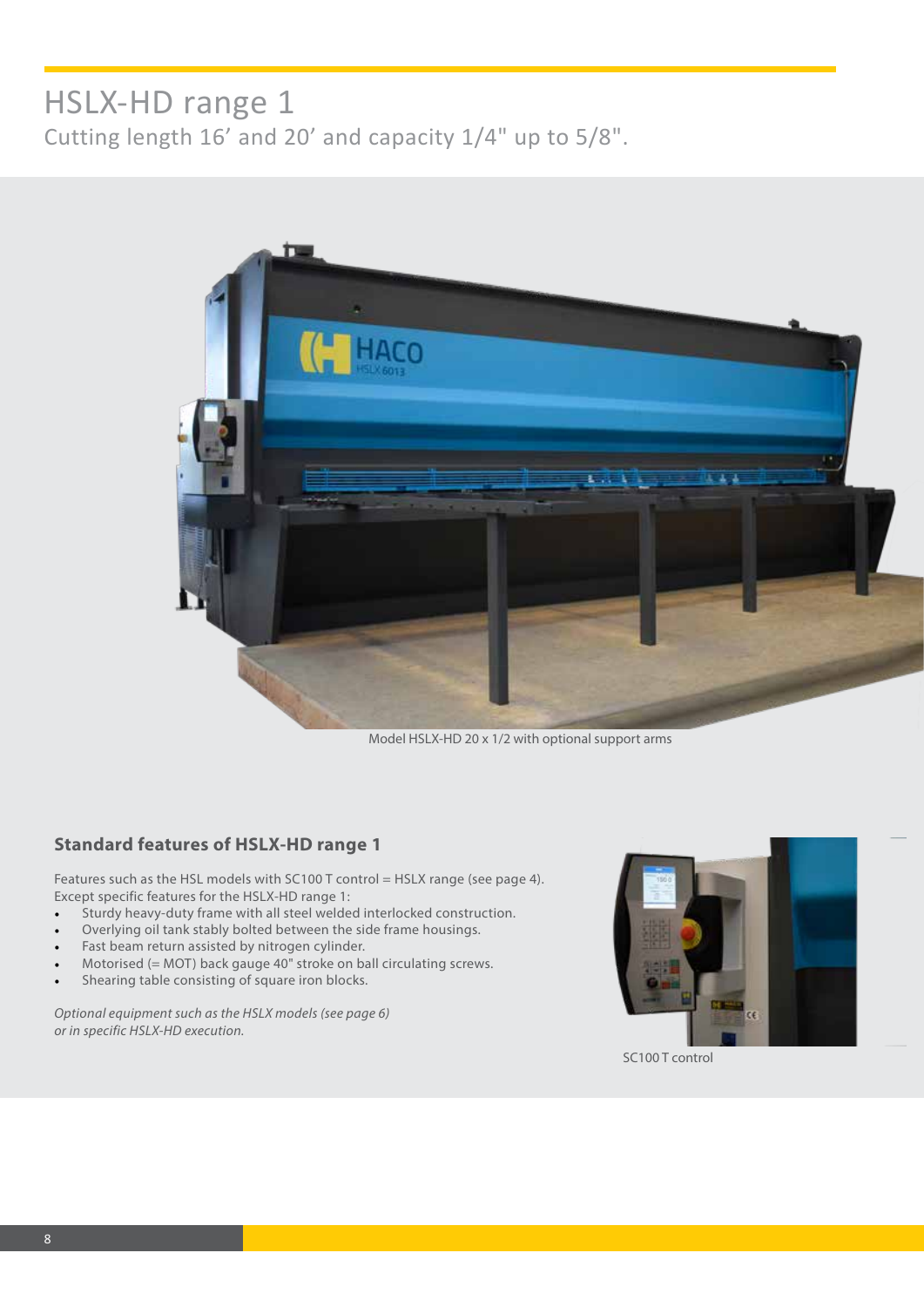# Technical specifications HSLX-HD range 1

|                  | inch                           | Einch          | degrees                        |                            |                                                                            | inch                                      | inch                                              | D inch            | $\hat{\Xi}$                       | A inch | inch<br>$\approx$                      | inch                                  | C inch | L b s              |
|------------------|--------------------------------|----------------|--------------------------------|----------------------------|----------------------------------------------------------------------------|-------------------------------------------|---------------------------------------------------|-------------------|-----------------------------------|--------|----------------------------------------|---------------------------------------|--------|--------------------|
|                  | Capacity mild steel (400N/mm2) | Cutting length | adjustment<br>angle<br>Cutting | Number of plate hold downs | /min<br>min angle<br>Number of strokes<br>at max. – min angl<br>$\bigcirc$ | version<br>NOT<br>gauge<br>back<br>Stroke | SAB version<br>gauge<br>Stroke back<br>(optional) | height<br>Working | $\tilde{\mathbf{e}}$<br>Motor pow | Length | safety fences)<br>٣,<br>Width (without | CE Safety fences)<br>Width (including | Height | Approximate weight |
| $16 \times 1/4$  | 1/4                            | 200            | $0.5 - 3$                      | 28                         | $6 - 12$                                                                   | 40                                        | 40                                                | 41                | 15                                | 83     | 122                                    | 102                                   | 768    | 48900              |
| $16 \times 5/16$ | 5/16                           | 200            | $0.5 - 3$                      | 28                         | $5 - 10$                                                                   | 40                                        | 40                                                | 41                | 20                                | 84     | 123                                    | 102                                   | 827    | 46200              |
| $16 \times 3/8$  | 3/8                            | 200            | $0.5 - 3$                      | 28                         | $5 - 10$                                                                   | 40                                        | 40                                                | 41                | 25                                | 87     | 126                                    | 105                                   | 945    | 52800              |
| $16 \times 1/2$  | 1/2                            | 200            | $0.5 - 3$                      | 28                         | $5 - 10$                                                                   | 40                                        | 40                                                | 41                | 30                                | 87     | 126                                    | 105                                   | 1043   | 58300              |
| $16 \times 5/8$  | 5/8                            | 200            | $0.5 - 3$                      | 28                         | $4 - 8$                                                                    | 40                                        | 40                                                | 41                | 60                                | 89     | 128                                    | 106                                   | 1417   | 79200              |
| $20 \times 1/4$  | 1/4                            | 244            | $0.5 - 3$                      | 33                         | $5 - 10$                                                                   | 40                                        | 40                                                | 41                | 15                                | 83     | 122                                    | 103                                   | 972    | 54340              |
| $20 \times 5/16$ | $5/16$                         | 244            | $0.5 - 3$                      | 33                         | $4 - 8$                                                                    | 40                                        | 40                                                | 44                | 20                                | 84     | 123                                    | 112                                   | 1024   | 57200              |
| $20 \times 3/8$  | 3/8                            | 244            | $0.5 - 3$                      | 33                         | $4 - 8$                                                                    | 40                                        | 40                                                | 46                | 25                                | 87     | 126                                    | 117                                   | 1299   | 72600              |
| $20 \times 1/2$  | 1/2                            | 244            | $0.5 - 3$                      | 33                         | $4 - 8$                                                                    | 40                                        | 40                                                | 46                | 30                                | 87     | 126                                    | 117                                   | 1417   | 79200              |
| $20 \times 5/8$  | 5/8                            | 244            | $0.5 - 3$                      | 33                         | $3 - 6$                                                                    | 40                                        | 40                                                | 47                | 60                                | 98     | 138                                    | 117                                   | 1850   | 103400             |



*Optional hydraulic sheet support system (features: see page 6)*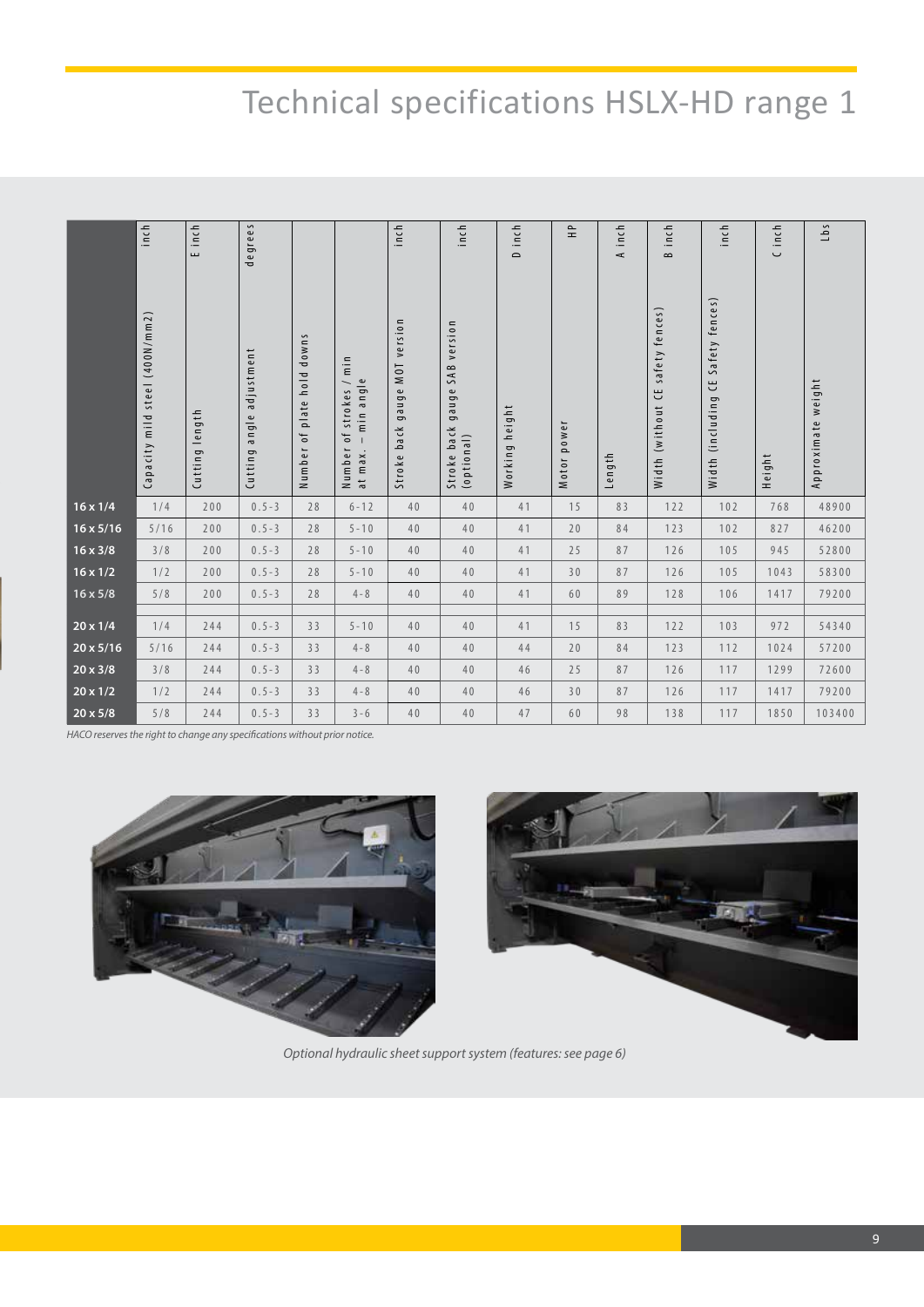### HSLX-HD range 2 Cutting length 6' up to 20' and capacity 3/4 - 1 - 1 1/4 inch



### **Standard features of HSLX-HD range 2**

Features such as the HSLX-HD models range 1 (see page 8). Except specific features for the HSLX-HD range 2:

• Motorised (= MOT) heavy-duty back gauge 50" stroke on ball circulating screws.

*Optional equipment such as the HSLX models (see page 6) or in specific HSLX-HD execution.*



Model HSLX-HD 8 x 1 1/4



*Optional 'heavy duty' hydraulic swing-up (= HDSUB) back gauge stroke 50".*

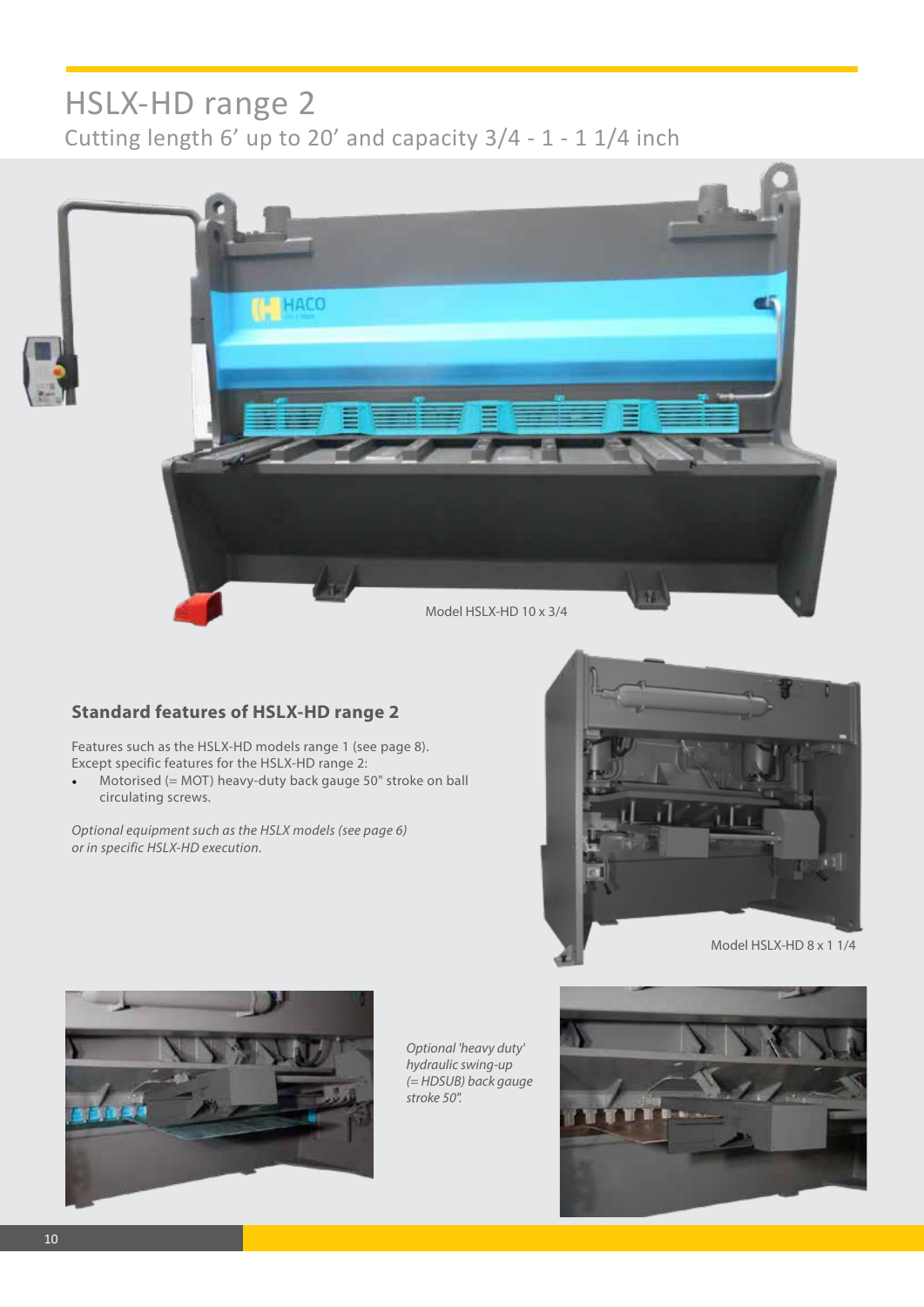# Technical specifications HSLX-HD range 2

|                                                                            | inch                           | E inch         | degrees                  |                            |                                                     | inch                          | inch                                          | D inch         | $\hat{\Xi}$ | A inch | B inch                           | $\mathsf{in}\,\mathsf{ch}$         | C inch | Lbs                |
|----------------------------------------------------------------------------|--------------------------------|----------------|--------------------------|----------------------------|-----------------------------------------------------|-------------------------------|-----------------------------------------------|----------------|-------------|--------|----------------------------------|------------------------------------|--------|--------------------|
|                                                                            | Capacity mild steel (400N/mm2) | Cutting length | Cutting angle adjustment | Number of plate hold downs | Number of strokes / min<br>$-$ min angle<br>at max. | Stroke back gauge MOT version | Stroke back gauge HDSUB version<br>(optional) | Working height | Motor power | Length | Width (without CE safety fences) | Width (including CE Safety fences) | Height | Approximate weight |
| $6 \times 3/4$                                                             | 3/4                            | 80             | $0.5 - 3$                | 13                         | $8 - 14$                                            | 50                            | 50                                            | 39             | $7\,5$      | 114    | 97                               | 136                                | 102    | 44000              |
| $6 \times 1$                                                               | $\mathbf{1}$                   | 80             | $0.5 - 3$                | 13                         | $6 - 10$                                            | 50                            | 50                                            | 41             | 75          | 122    | 102                              | 142                                | 104    | 52800              |
| 6 x 1 1/4                                                                  | 11/4                           | 80             | $0.5 - 3.5$              | 13                         | $5 - 8$                                             | 50                            | 50                                            | 41             | 75          | 126    | 108                              | 148                                | 114    | 68200              |
| $10 \times 3/4$                                                            | 3/4                            | 122            | $0.5 - 3$                | 18                         | $6 - 12$                                            | 50                            | 50                                            | 41             | 75          | 161    | 97                               | 136                                | 104    | 57200              |
| $10 \times 1$                                                              | $\overline{1}$                 | 122            | $0.5 - 3$                | 18                         | $4 - 8$                                             | 50                            | 50                                            | 41             | 75          | 165    | 102                              | 142                                | 104    | 83600              |
| $10 \times 11/4$                                                           | 11/4                           | 122            | $0.5 - 3$                | 18                         | $3 - 6$                                             | 50                            | 50                                            | 52             | 75          | 179    | 108                              | 148                                | 114    | 105600             |
| $12 \times 3/4$                                                            | 3/4                            | 147            | $0.5 - 3$                | 21                         | $5 - 10$                                            | 50                            | 50                                            | 41             | 75          | 185    | 97                               | 136                                | 106    | 68200              |
| $12 \times 1$                                                              | $\overline{1}$                 | 147            | $0.5 - 3$                | 21                         | $4 - 8$                                             | 50                            | 50                                            | 43             | 75          | 189    | 102                              | 142                                | 118    | 96800              |
| 12 x 1 1/4                                                                 | 11/4                           | 147            | $0.5 - 3.5$              | 21                         | $3 - 6$                                             | 50                            | 50                                            | 52             | 75          | 197    | 108                              | 148                                | 118    | 114400             |
|                                                                            |                                |                |                          |                            |                                                     |                               |                                               |                |             |        |                                  |                                    |        |                    |
| $13 \times 3/4$                                                            | 3/4                            | 157            | $0.5 - 3$                | 23                         | $5 - 10$                                            | 50                            | 50                                            | 41             | 75          | 201    | 98                               | 138                                | 110    | 74800              |
| $13 \times 1$                                                              | $\mathbf{1}$                   | 157            | $0.5 - 3$                | 23                         | $4 - 7$                                             | 50                            | 50                                            | 43             | 75          | 209    | 102                              | 142                                | 126    | 105600             |
| 13 x 1 1/4                                                                 | 11/4                           | 157            | $0.5 - 4$                | 23                         | $3 - 5$                                             | 50                            | 50                                            | 52             | 75          | 219    | 118                              | 157                                | 126    | 123200             |
| $14 \times 3/4$                                                            | 3/4                            | 172            | $0.5 - 3$                | 25                         | $4 - 9$                                             | 50                            | 50                                            | 41             | 75          | 213    | 98                               | 138                                | 118    | 81400              |
| $14 \times 1$                                                              | $\mathbf{1}$                   | 172            | $0.5 - 3$                | 25                         | $3 - 7$                                             | 50                            | $50$                                          | 43             | 75          | 220    | 106                              | 146                                | 130    | 112200             |
| $14 \times 11/4$                                                           | 11/4                           | 172            | $0.5 - 4$                | 25                         | $3 - 5$                                             | 50                            | 50                                            | 52             | 75          | 232    | 118                              | 157                                | 138    | 129800             |
| $16 \times 3/4$                                                            | 3/4                            | 200            | $0.5 - 3$                | 28                         | $4 - 9$                                             | 50                            | $50$                                          | 49             | 75          | 242    | 107                              | 147                                | 134    | 105600             |
| $16 \times 1$                                                              | $\mathbf{1}$                   | $200$          | $0.5 - 3$                | 28                         | $3 - 7$                                             | 50                            | $5\,0$                                        | 49             | 75          | 252    | 118                              | 157                                | 134    | 127600             |
| $16 \times 11/4$                                                           | 11/4                           | 200            | $0.5 - 4$                | 28                         | $2 - 5$                                             | 50                            | 50                                            | 53             | 75          | 262    | 118                              | 157                                | 154    | 149600             |
|                                                                            |                                |                |                          |                            |                                                     |                               |                                               |                |             |        |                                  |                                    |        |                    |
| $20 \times 3/4$                                                            | 3/4                            | 244            | $0.5 - 3$                | 33                         | $3 - 7$                                             | 50                            | 50                                            | 49             | 75          | 283    | 107                              | 147                                | 134    | 118800             |
| $20 \times 1$                                                              | $\overline{1}$                 | 244            | $0.5 - 3$                | 33                         | $3 - 6$                                             | 50                            | 50                                            | 49             | 75          | 295    | 118                              | 157                                | 150    | 162800             |
| $20 \times 11/4$                                                           | 11/4                           | 244            | $0.5 - 4$                | 33                         | $2 - 4$                                             | 50                            | 50                                            | 53             | 75          | 315    | 118                              | 157                                | 173    | 184800             |
| HACO reserves the right to change any specifications without prior notice. |                                |                |                          |                            |                                                     |                               |                                               |                |             |        |                                  |                                    |        |                    |